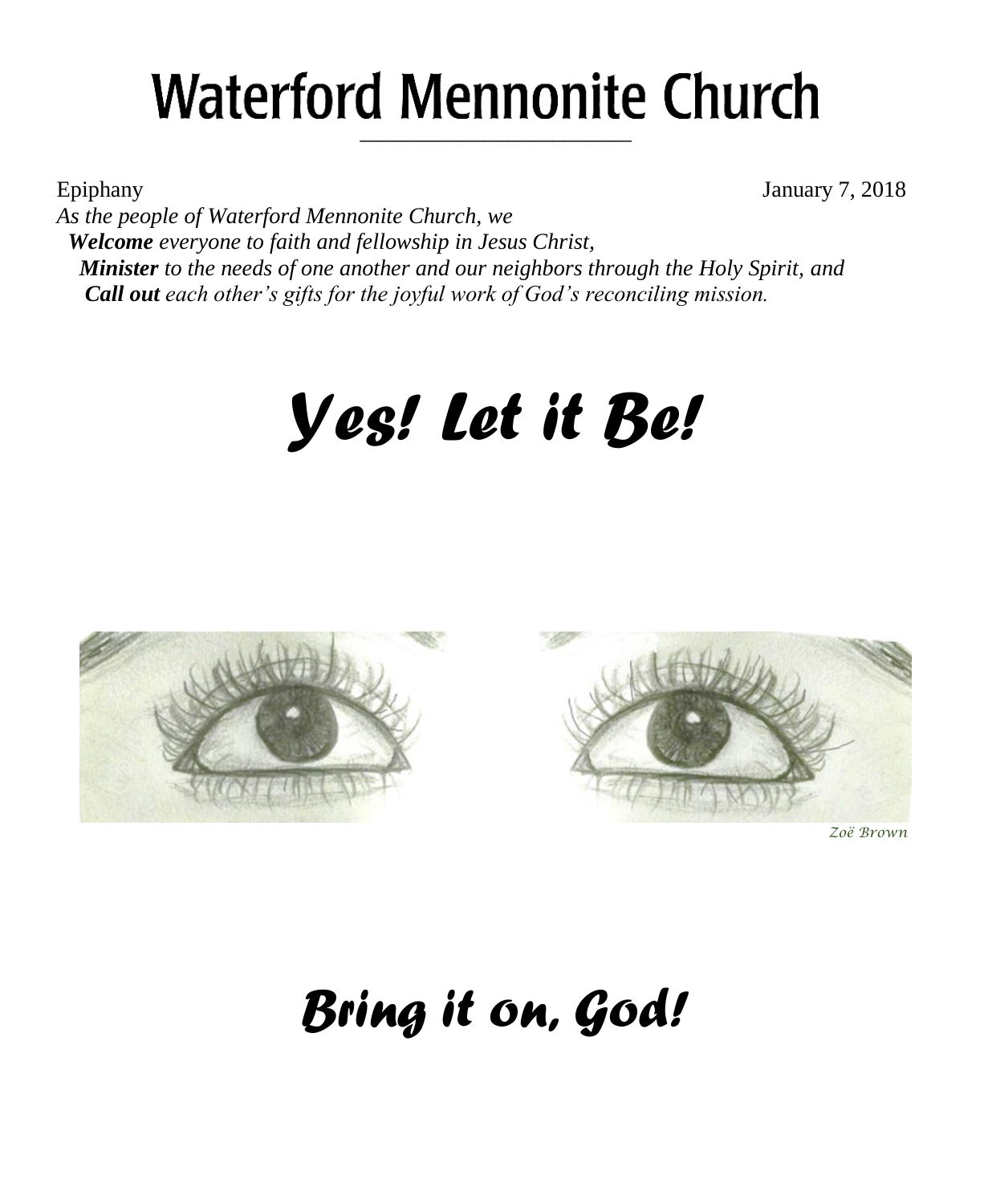| Prelude                                                                     | Elvina Schmidt                  |  |  |  |
|-----------------------------------------------------------------------------|---------------------------------|--|--|--|
| Gathering songs                                                             | Vyron Schmidt                   |  |  |  |
| Shine, Jesus shine                                                          |                                 |  |  |  |
| The Lord is my light                                                        | SJ 97                           |  |  |  |
| This little light of mine                                                   | H 401                           |  |  |  |
| Call to worship                                                             | Steve & Debbie Fath             |  |  |  |
| Lighting the Advent candle                                                  |                                 |  |  |  |
| Welcome and lighting the peace lamp*                                        |                                 |  |  |  |
| Congregational song<br>Arise, your light is come!                           | SS 30                           |  |  |  |
| God's work among us<br>AMBS International Students, Janeen Bertsche Johnson |                                 |  |  |  |
| (Gifts are for Operating Fund unless designated otherwise)<br>Offering      |                                 |  |  |  |
| Please pass the friendship pads as we give our offerings.                   |                                 |  |  |  |
| Children's time                                                             | Len Harms                       |  |  |  |
| Scripture                                                                   | Carolyn Chupp                   |  |  |  |
| I Corinthians 1:18; Ephesians 3:6, 10-12, 14-18, 4:1-3; Isaiah 2:5b         |                                 |  |  |  |
| "Seeking the Beloved Community"<br>Sermon                                   | Amos Muhagachi**                |  |  |  |
| Heart with loving heart united<br>Song of response                          | H 420                           |  |  |  |
| <b>Commissioning of Stephen Ministers</b>                                   | <b>Stephen Ministry Leaders</b> |  |  |  |
| Congregational Response Will you let me be your servant (vs. 1)             | H 307                           |  |  |  |
| Sending prayer - Winter Service Assignments                                 |                                 |  |  |  |
| Congregational prayer                                                       | Neil Amstutz                    |  |  |  |
| Voices of "Wisdom" and "Wonder"                                             |                                 |  |  |  |
| Time of silence                                                             |                                 |  |  |  |
| Benediction                                                                 |                                 |  |  |  |
| Sending song<br>Longing for light                                           | SJ 54                           |  |  |  |

H = *Hymnal: A Worship Book*; SJ = *Sing the Journey; SS = Sing the Story*

\*We light the peace lamp every Sunday to lament all unnecessary and violent loss of life around the world. \*\*Amos Muhagachi is an AMBS student and a bishop in the Tanzanian Mennonite Church.

#### **Living Stream Worship: The services are live streamed at** [www.waterfordchurch.org](http://www.waterfordchurch.org/)

#### *Special Worship Participants*

Candle lighters: Andrea and Carson Golden  $(1<sup>st</sup>)$ ; Julie and Dane Yoder  $(2<sup>nd</sup>)$ Drama: Carol Lehman, Daphcar Lehman (1st); Ron Weirich, Dane Yoder (2<sup>nd</sup>)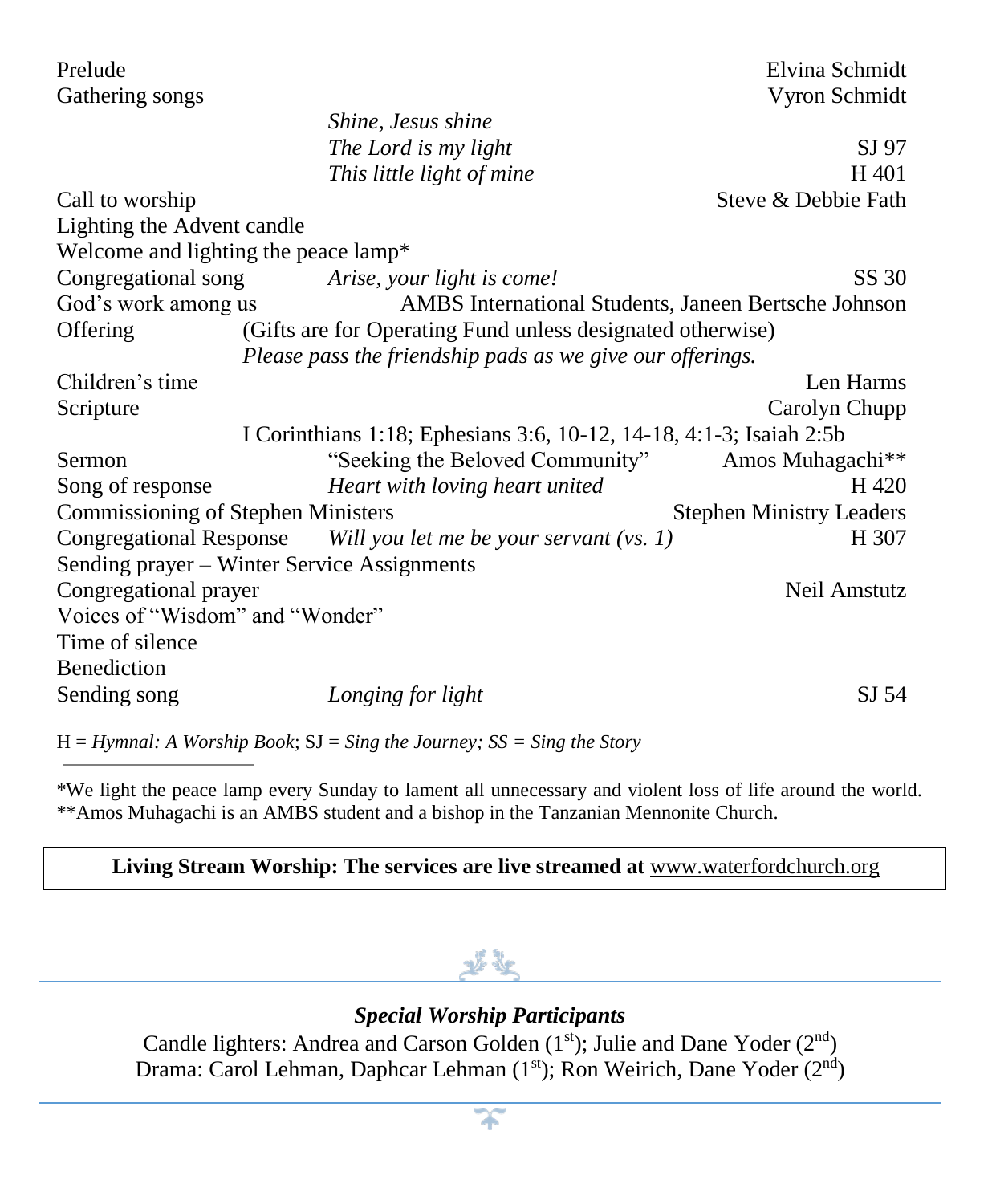#### **Prayers for Brothers and Sisters**

For our Seniors residing at Miller's Merry Manor, the Maples and Courtyard who are unable to join us for worship: *Lester Bauman, Shirley Leinbach* and *Owen Miller.*

We remember this week our Nursery students *Eli Bowman, Matilda Graber-Ditzler, Charlie Lehman, Katherine Snyder, Nathaniel Snyder* and *Claire Yoder* and the nursery coordinator *Julie Zehr*.

This week we remember in prayer college student *Matthew Smucker* who is a second year at Goshen College.

*Wilmer & Ruth Hollinger* who will celebrate 65 years of marriage on Wednesday.

Mennonite Mission Network partners *Juanita and Lawrence* Coetzee lead Grace Community Church in Cradock, Eastern Cape, South Africa. Pray for them as they also work in a local prison for juveniles and help the young men there find new meaning in their lives.

*Jim and Lila Gasch*o as they leave this week for two months to work with YWAM in California and SOOP in Phoenix, Ariz.

*Sheldon and Velma Swartz* and their family as they grieve the death of Sheldon's mother.

*Simon Yoder* as he recovers at home from the flu and pneumonia after being hospitalized this last week.

#### **Welcome Guests**

Large print copies of the bulletin and the hymnal and hearing aid systems are available from the ushers. Sermon boards for children are available at the back door; please pick one up as you enter. You are invited to bring infants through age two children to the nursery. Pick up the newsletter, *Buzz,* from the welcome kiosk in the foyer.

#### **Welcome Team**

| Greeter/Hosts      | Elmer & Deloris Wyse                                                                      |
|--------------------|-------------------------------------------------------------------------------------------|
| Ushers             | Bruce Snyder, Ken Otto, Dennis Myers (1 <sup>st</sup> );                                  |
|                    | Glenn Reinford, Carolyn Kauffman, Bob Shetler $(2^{nd})$                                  |
| <b>Nursery</b>     | Sheldon Swartz, Shirley Yoder (1 <sup>st</sup> ); Barb Westerbeek, Kathy Myers (Nurture); |
|                    | Ami & Rich Schlamersdorf $(2nd)$                                                          |
| <b>Audiovisual</b> | Colin Berkey, Jeff Claassen, Félix Pérez Diener, Gabriel Hartzler                         |